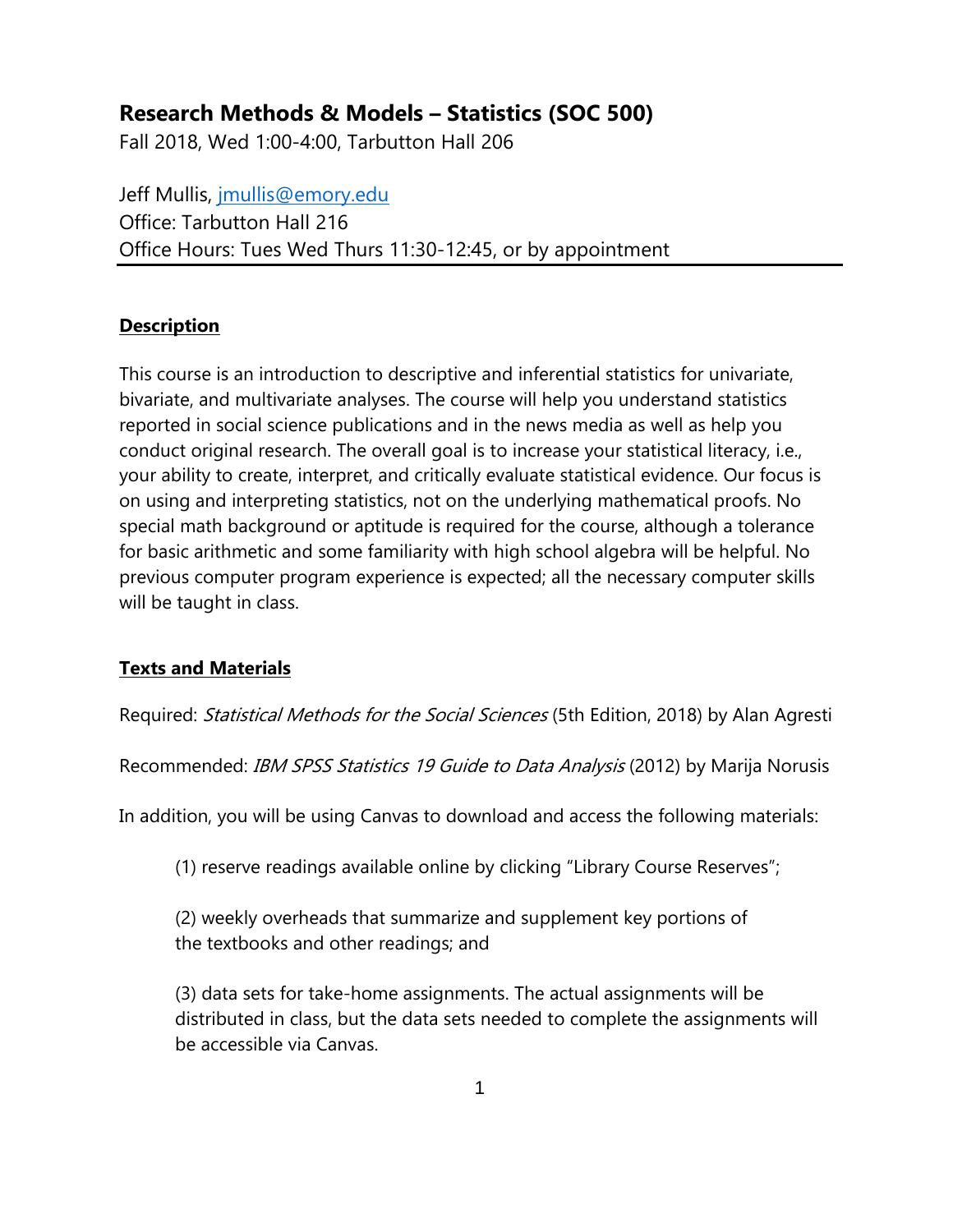#### **Requirements**

Your grade in SOC 500 is based on take-home assignments and a take-home final exam. Details below.

Take-home Assignments. There are approximately 8-10 open book take-home assignments. These are designed to assess your conceptual understanding of the material, your ability to generate and interpret statistical output, and your ability to solve statistical problems by hand and interpret the results.

The assignments serve as a practical manual on how to use SPSS, a popular statistical program in academia and the business world. You will use SPSS to analyze various data sets such as the General Social Survey (GSS), often said to be the most frequently analyzed secondary data set in the social sciences. All the necessary step-by-step instructions for using SPSS will be provided on the assignments themselves. In addition to learning SPSS, you will see the parallel commands in other statistical software, such as STATA and R Studio. However, SPSS is emphasized in this course because its userfriendly menu system allows us to focus more on statistics and less on the peculiar syntax of command-line programs.

The take-home assignments are weighted equally and collectively count **65 percent** toward your overall course grade. The due dates for each assignment will be announced in class. You will typically have one full week to complete each assignment.

Take-Home Final Exam. This is an open book, take-home exam distributed in the last month of the semester, and you will have at least three weeks to complete it (due date TBA). The exam focuses on bivariate and multiple regression. The exam differs from the take-home assignments by giving you much more discretion over the analytic process, i.e., you get to choose which variables from the General Social Survey to analyze (rather than me telling you which ones to analyze). This resembles real-world research where no one is telling you what to do or how to do it ― you decide these things on your own. The final exam represents **35 percent** of your total course grade.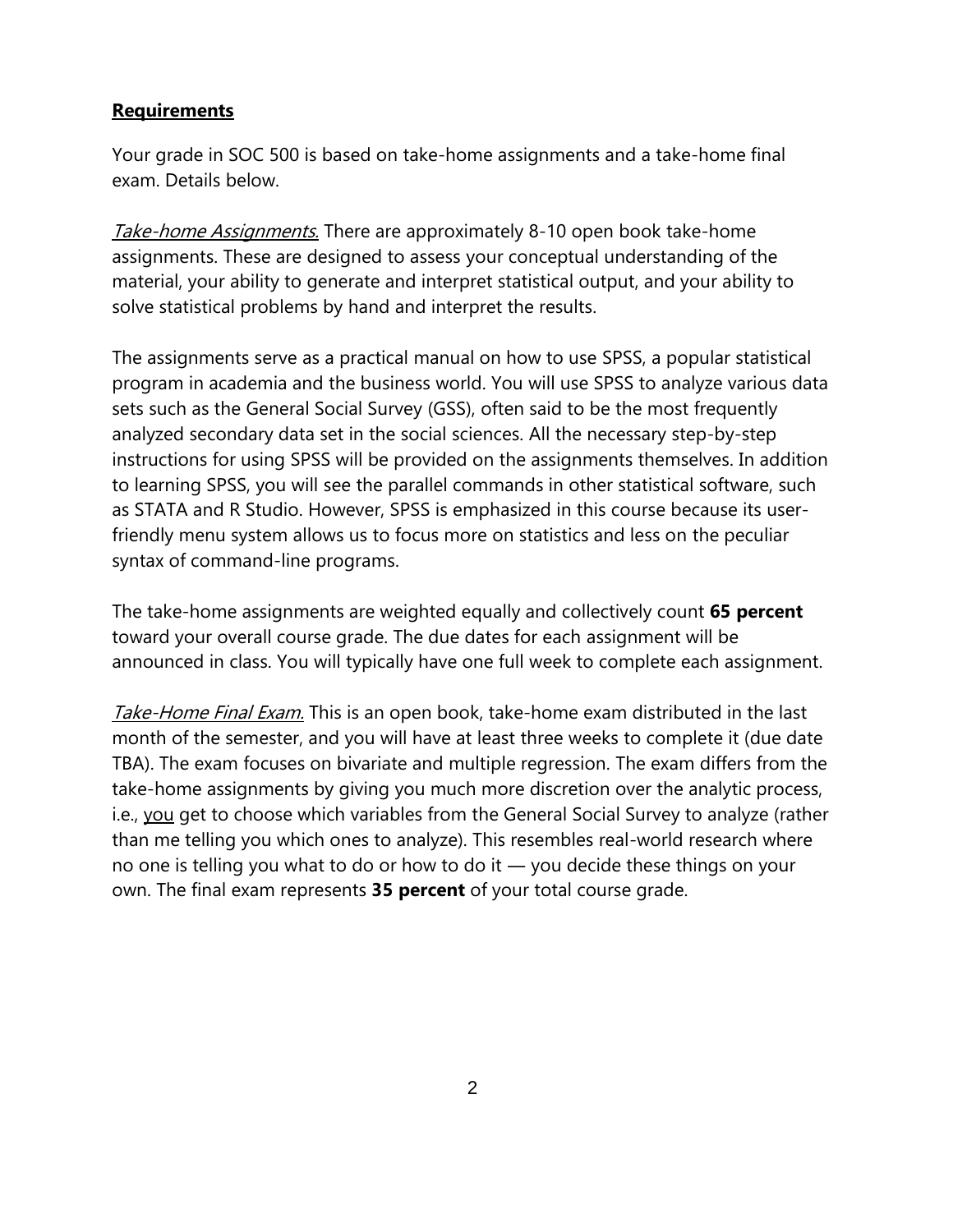**A Note on Classroom Environment.** Please refrain from chatting with friends during class, note passing, entering late, and leaving early. If you know that you will be leaving class early, inform me in advance, sit near the door, and leave as quietly as possible. Cell phones must be turned off in class. Classroom computers should only be used for class-related work; do not use them to check e-mail, for example.

**Honor Code Policy.** All work is to be completed in line with the Honor and Conduct Codes of Emory University's Laney Graduate School. By submitting work in this course, you are pledging that your work reflects academic honesty, i.e., you have not lied, cheated, plagiarized or done anything to gain unfair academic advantage for yourself or anyone else. It is up to you to familiarize yourself with the honor and conduct codes. See the following link for more details:

<http://www.gs.emory.edu/academics/policies/conduct.html>

### **Schedule of Topics and Reading Assignments**

In learning statistics it is crucial that you keep up with the materials as they are presented. The lectures and computer work will be much more meaningful if you have done the reading beforehand, because then you will know what's important, what you don't understand, and what questions to ask.

I reserve the right to change the schedule below and other features of the syllabus if needed. Fair warning will be given.

The schedule begins on the next page.

Note: **A** = Agresti; **N** = Norusis; and **O** = online reserve reading. (As noted above, the Norusis textbook is recommended but not required.)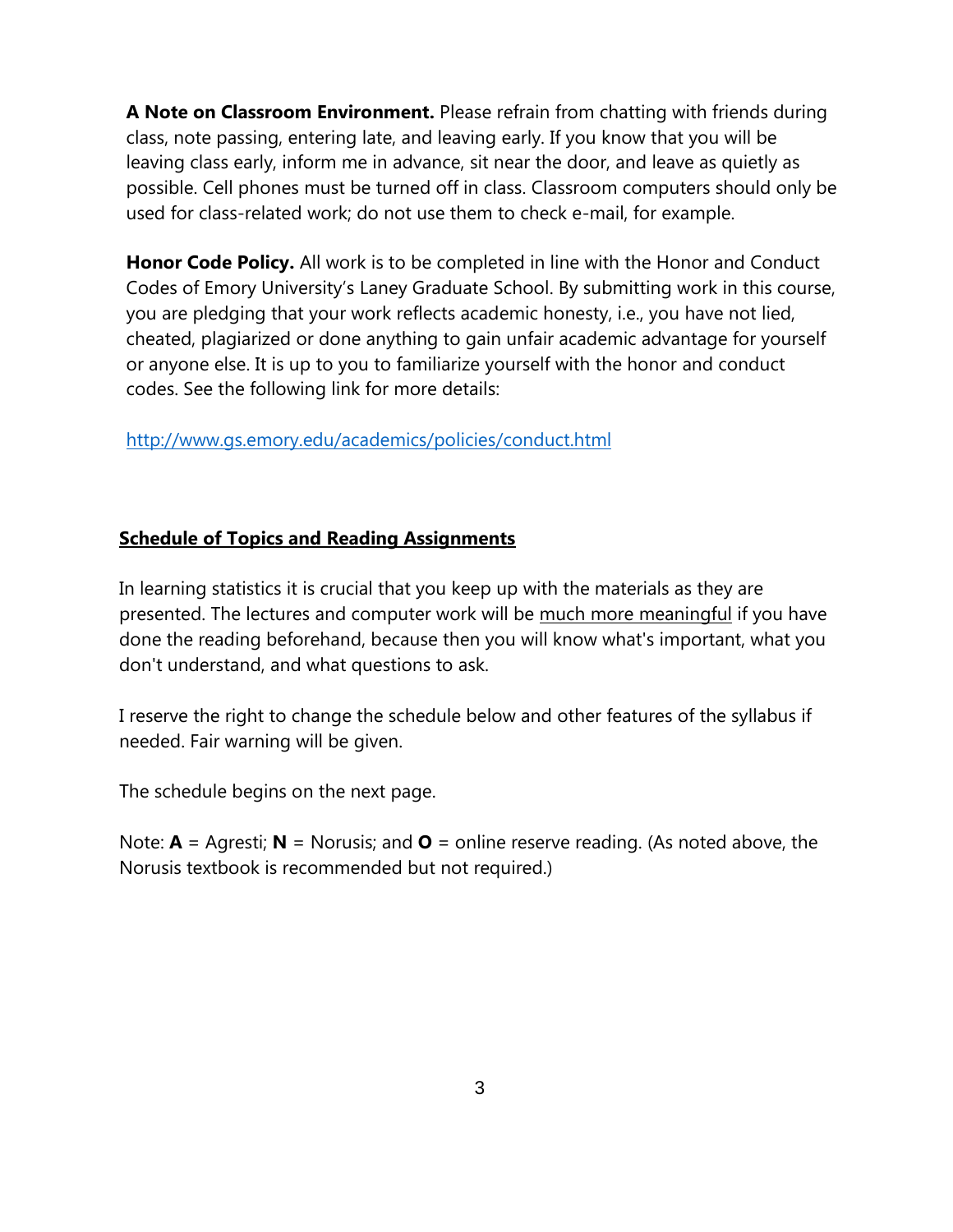## **Week of… Topic Readings**  8/27 **DESCRIPTIVE AND UNIVARIATE STATISTICS** Summarizing one variable A: Chapters 1-3 using graphs and tables; N: Chapters 1-2**,** 4-5 Averages and the spread

9/3 **INFERENTIAL AND UNIVARIATE STATISTICS** Generalizing from sample to population; Random samples and sampling The A: Chapter 4 distributions; Estimating N: Chapters 10-11 population parameters O: Monte Carlo

of scores

- 9/10 Estimating population A: Chapter 5 parameters (continued) O: Erring on the
- 9/17 Testing hypotheses A: Chapter 6 about one variable N: Chapter 12

- 
- 
- Simulations
- 
- Margin of Error
- 
- 
- O: Confidence Interval or P-Value?

9/24 **BIVARIATE ANALYSIS: DESCRIPTIVE & INFERENTIAL**  Comparing two groups; A: Chapter 7 Significance tests for M: Chapter 14

two means or proportions O: The Gender Wage Gap Lie

- 10/1 Tables relating nominal and ordinal variables; Pattern, strength, and significance in cross-<br>
A: Chapter 8 tabulation N: Chapters 8, 17, 19
- 10/8 Crosstabs continued see readings for 10/1 and related overheads